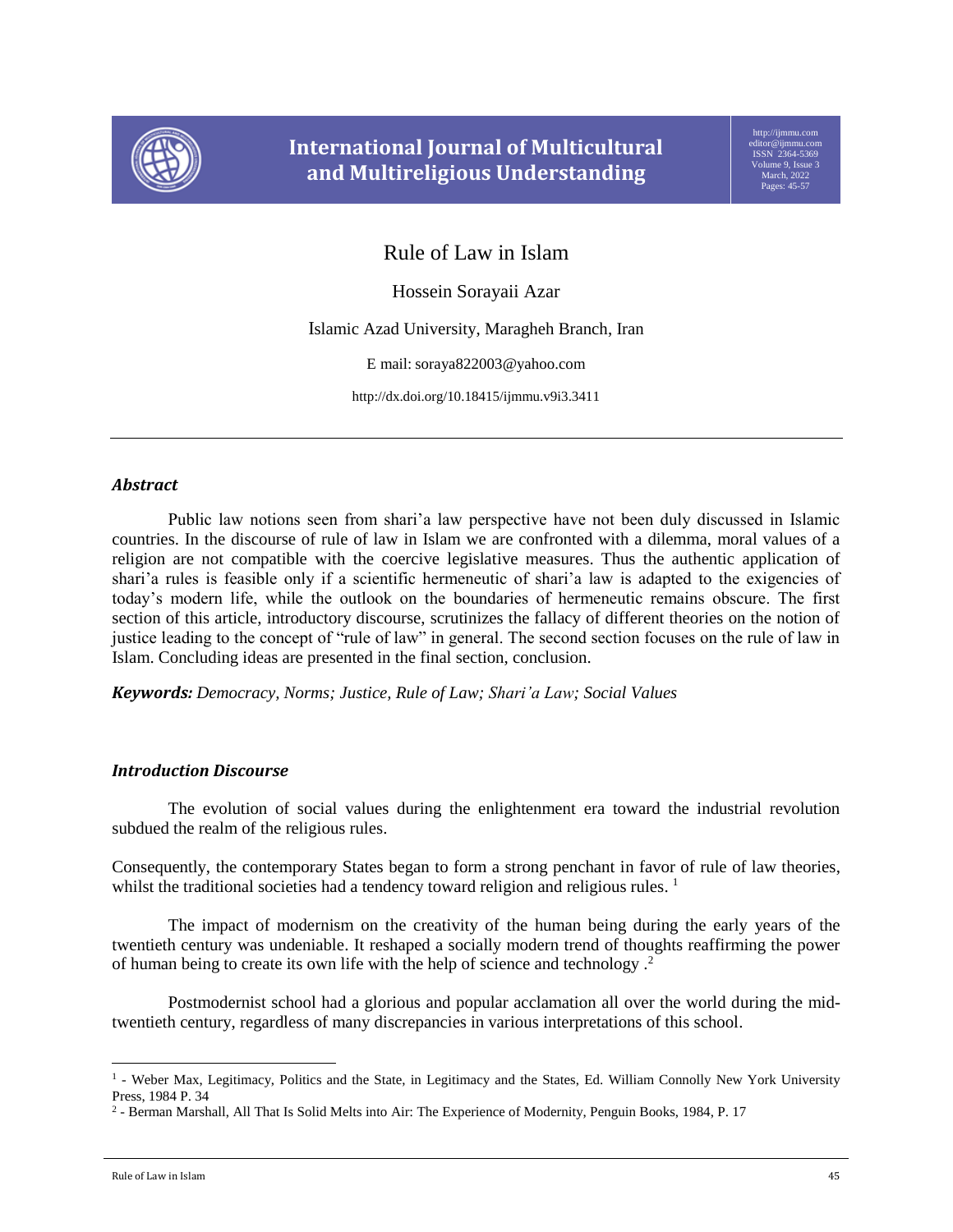Postmodernism while recognizing the importance of the rule of law, was nevertheless reluctant to admit its decisive role in shaping the human beings lives. Postmodernism challenged the formalistic view that the human life is shaped by certain norms (legal norms, religious norms, or even biological norms) and paved the way to some school of thoughts believing in certain parameters which create historical developments within the society itself.

These schools claim that human identities are continually being formed and due to the many interactions between the existing pressure groups are challenged within their own social milieu.<sup>3</sup>

Postmodernism had the courage to put forward the question of "who controls the flow of ideas within the post-industrial societies? "

Jean Francois Lyotard argues in his book (The Postmodern Condition) that the status of knowledge is altered as societies enter what is known as postmodern age. <sup>4</sup>

For the modernity the rule of law during the Middle Ages couldn't be considered as a concrete notion. The rule of law according to this school of thought had a precarious fate depending on royal orders, palace decrees, church orders, canon laws and so on.

Thus according to the modernity the rule of law during the Middle Ages couldn't be a valid paradigm and the whole legal system was based on the authoritativeness of the rulers. <sup>5</sup>

Modernity brought by itself the enshrined theory that a law to be a law it must conform to justice. <sup>6</sup>

The notion of justice has been defined differently by different school of thoughts and philosophers. For some philosophers it is comparable to a kind of " moral virtue "7, for some other philosophers it is comparable to a

" feature of civilization "<sup>8</sup>. From a realistic point of view man are in search of justice because he fears to be himself a victim of injustice<sup>9</sup>.

For the eminent philosopher Immanuel Kant, justice is the aggregate of those conditions under which the will of one person can be conjoined with the will of another in accordance with the universal law of freedom.<sup>10</sup>

Albeit the fact that a seed of mundane interest and social comfort is discernable in the notion of justice, some philosophers have observed that all human beings are psychologically predisposed to the notion of justice, John Stuart Mill for instance argued that justice is somehow related to the psych of human being in that he is in search of the happiness.<sup>11</sup>

 $\overline{\phantom{a}}$ 

<sup>&</sup>lt;sup>3</sup> - Thiele Leslie Paul, Thinking Politics: Perspective in Ancient, Modern and Postmodern Political Theory, New York Seven Bridges Press, 2002 pp. 79-80

<sup>4</sup> - Lyotard Jean Francois, The Postmodern Condition: A Report on Knowledge, Translation by Bennigton G. et.al. Manchester University Press, 1984, pp. 3 & 36

<sup>5</sup> - Yasutomo Morigiw, Stollier Michael, Halperin Jean Louis, Interpretation of Law in the Age of Enlightenment, Springer Publication, 2011

<sup>6</sup> - Costa Pietro, Zolo Danilo, The Rule of Law, History and Criticism, Springer Publication, 2007 p.326

<sup>7</sup> - Aristotle, Nicomachen Ethics, Book V, pp. 67-76, Translation Terence Irvin, Second Ed. (called Nicomachen), Indianapolis, Hackett, 1999, pp. 67- 76

<sup>8</sup> - Cicero Marcus Tullie's, On Duties, Edited by Griffin M.T. & Atkins E.M., Cambridge University Press, 2003, Book II p. 79

<sup>9</sup> - La Rochefoucauld Francois de, Reflexions ou Sentences et Maximes Morales, 1664, Maxime no. 78 Mozambook 2001, p. 19

<sup>&</sup>lt;sup>10</sup> - Kant Immanuel, Metaphysical Elements of Justice, Translation by John Ladd, Second Ed. (called Justice), Indianapolis, Hackett, 1999, p. 30

<sup>&</sup>lt;sup>11</sup> - Mill John Stuart, Utilitarianism, Crisp Roger Ed. Oxford University Press, 1998 p. 83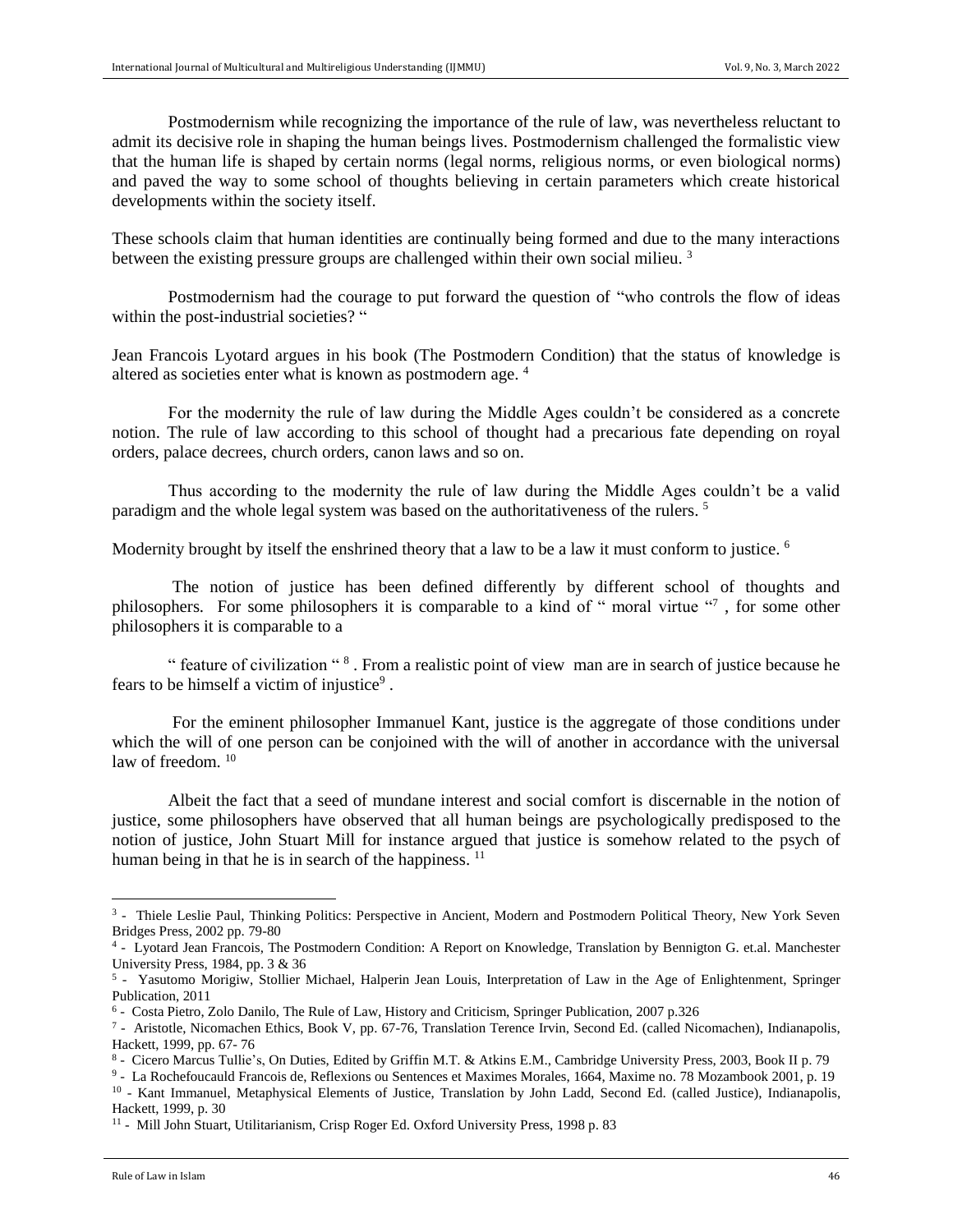Leslie Paul Thiele in his colossal and excellent book (Thinking Politics) argues that "justice is commonly assumed to thrive under the rule of law ".

In this book Leslie Paul Thiele presents a well adorned classification to the notion of justice: retributive justice, distributive justice and commutative justice, an adaptation of Aristotle and Thomas Aquinas theory. Yet in his discussions he follows the path of those who subtly promotes the ideal of Euro-communism or American-leftism.

When he defends the principle of "giving to each what is due "he falls –knowingly? – for dialectic materialism, a theory that thrived in the European liberalism but ended up in negating the same liberalism.

Thiele argues that "giving to each his or her due pertains not only to the meting out punishment (known as retributive justice) but also to the allotment of social goods (distributive justice) as well as the allotment of compensation (commutative justice).  $12$ 

But who is to mete out this justice?

Postmodernism believes that man himself must participate in the social life of the society. Man must work out his way through the social life to a position which will enable him to take his share from the society.

There is no external force to give him what is due, just the other way round, in his struggles he will face certain forces within the society to rob him out of what he legitimately has right to own.

In his day to day life, in his endeavors to work out his way through the society, man is tributary of his capacities, his genetic heritages, his ancestral achievements be they to his benefit or be they to his detriment.

In this light, the notion of equality loses its foundation, we cannot talk of equality in the society when each individual has a different IO (intelligent Quotient). It is true that we could cultivate the human IQ, to make it stronger by changing the ambiance of the individual or/and by focusing on his nutrition, still we wouldn't be able to change the basic parameters of the

human IQ. The hereditary IQ is always a preemptory factor, this is a matter of ancestral chromosomes, DNA and genes.

The well-known example of two boys from two different families who began their apprenticeship in a wholesale market simultaneously is very typical, where they ended up with two different fates, one of them became a wholesale trade owner, while the other one remained a simple employee.

They were from different families while they enjoyed similar career opportunities, but they had different abilities, different skills because they possessed two different level of intelligent quotients.

John E. Hunter , a well-known psychology professor, asserts in his scientific findings that there is a irrefutable correlation between the career success and higher IQ test scores , both in superior jobs ( jobs requiring a higher performance with a higher personality ) and in ordinary jobs .<sup>13</sup>

 $\overline{\phantom{a}}$ 

<sup>&</sup>lt;sup>12</sup> - Thiele Leslie Paul, Thinking Politics, Perspective in Ancient, Modern and Postmodern Political Theories, Second Ed. Chatham House Publication, 2002 pp. 201-209

<sup>&</sup>lt;sup>13</sup> - Hunter J.E., Cognitive Ability, Cognitive Aptitudes, Job Knowledge and Job Performance, Journal of Vocational Behaviour, Vol.29, Issue 3, 1986, pp. 340-362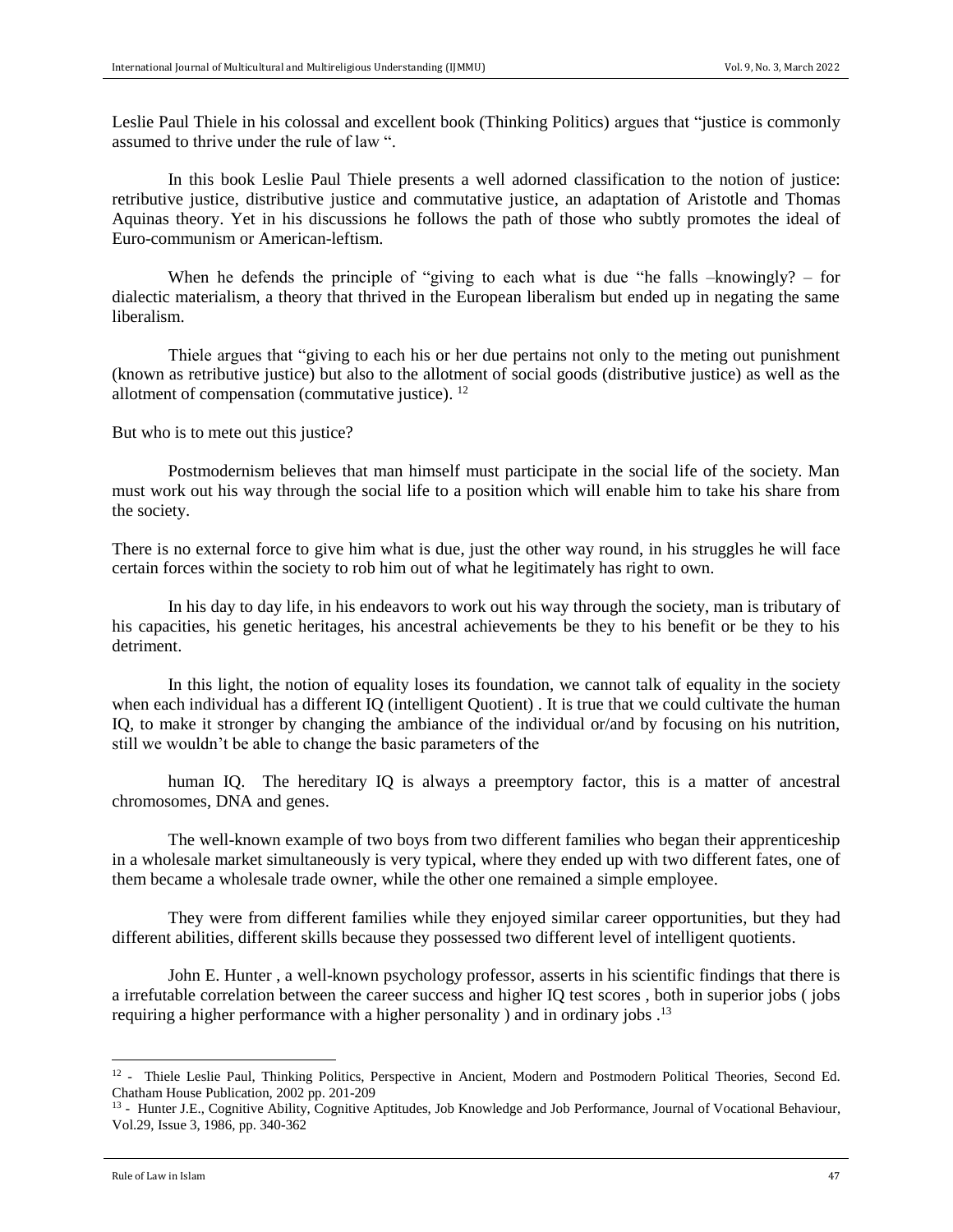David C. Rowe, an American psychology professor, known for his works studying genetic and environmental influences on human behaviors, in his excellent book "The Limits of Family Influence: Genes, Experiences and Behaviors ", focuses on whether different rearing factors shape differences in children's intellectual characteristics. He shares with the other behavior geneticists the stance that parents and rearing experiences may have little influences on what intellectual characteristics their children will eventually may develop.

For professor Rowe it is doubtful that a good-child rearing practices could greatly reduce an undesirable characteristic such as a low level IO in a child .<sup>14</sup>

Finally, in a sample of US siblings, Rowe et. al. report that the inequality in education and income was predominantly due to genes , with shared environmental factors playing a subordinate role .<sup>15</sup>

John Rawls a well-known and acclaimed professor of democracy and politics in his famous book "A Theory of Justice "argues that, John Lock's theory of social contract leads us to some principles of justice which can be considered as the fundamental terms of a social cooperation that the hypothetical free and rational individuals would accept to develop their own interests. These terms would determine the basic rights and duties of each individual in the society and would prescribe how to litigate the claims of the members of the society against each other, terms forming foundation of the charter of the society.

John Rawls calls this conception of justice "justice as fairness ", which convey the idea that its fundamental principles are agreed to in advance by the members of the society as being fair.

Furthermore, he observes that in this fair agreement no one knows in advance his social status in the society and no one knows about his fortune in the distribution of social assets, nor does about the outcome of his abilities, his intelligence or special psychological propensities. Therefore no one would be advantaged or disadvantaged in the choice of his interests , as a result of a voluntary scheme , which free and equal persons have assented and agreed upon as being fair and self-imposed.<sup>16</sup>

In Rawls theory of justice, we have before us an adaptation of Lock's theory of social contract, which as the author himself has emphasized is purely hypothetical.

From postmodernist point of view, the utopian notions of justice are mere idealistic theories without any empirical or pragmatic sense.

For Jean F. Lyotard, the quest for justice is a quest for un-known. Thus the idea of justice would be a paradigm of plurality, transcending toward divergence instead of convergence. Consequently the notion of justice for professor Lyotard remains open to debate , avoiding any compulsory prescription , for instance, on the issue of social justice if we try to choose an established set of criteria this could lead us to a dilemma on the encroachment of discourse of reality upon the discourse of justice .<sup>17</sup>

What postmodernism misreads is the fallacy of these conflicting ideas on the theories of justice.

<sup>&</sup>lt;sup>14</sup> - Rowe David C., The Limits of Family Influence: Genes, Experience and Behavior, The Guilford Press New York, 1994, p. 7

<sup>&</sup>lt;sup>15</sup> - Rowe David C., Vesterdal W.J. and Rodgers J.L., The Bell Curve Revisited: How Genes and Shared Environment Mediate IQ, SEE Associations, University of Arizona, 1997

<sup>&</sup>lt;sup>16</sup> - Rawls John, A Theory of Justice, Belknap Harvard University Press, 2005 (First Ed. 1971), pp. 5-13

<sup>&</sup>lt;sup>17</sup> - Lyotard J. F. & Thebaud J.L., Au Juste, Conversations, Christian Bourgois Editeur, Paris 1979, Pages 50, 186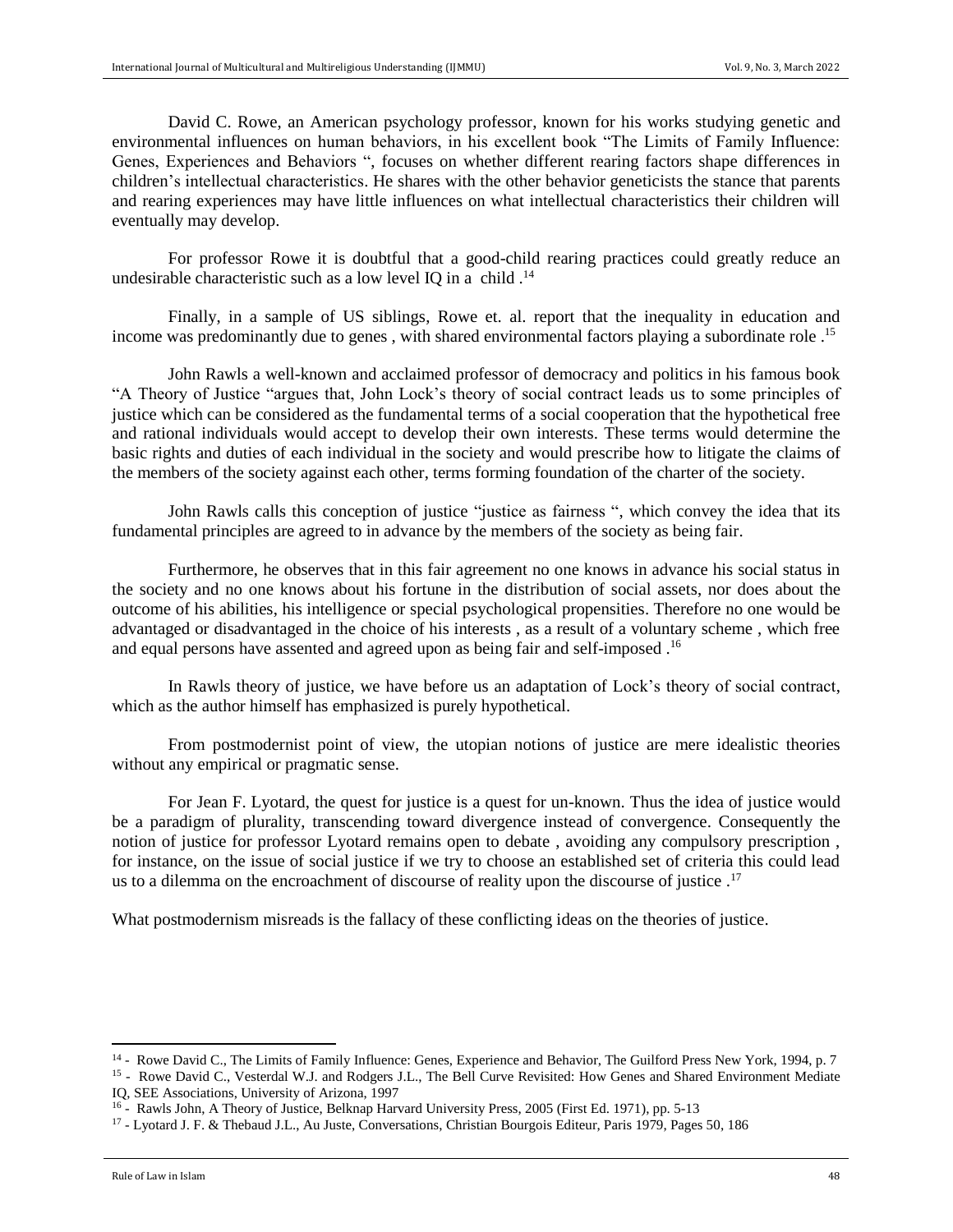Actually there is no end to the theorizing of justice , a myriad of school of thoughts have emerged during two millennia on this issue , egalitarianism , utilitarianism , universalism , relativism , constructivism , libertinism , contextualism , pluralism .<sup>18</sup>

While the common feature of these quixotic theories on the notion of justice is that they all are mute about the actual man's failure in making a non-criminal, non-violent life for himself in our modern society.

The nexus of discussion turns around this question: why we haven't searched the real cause of this failure? Are we knowingly camouflaging it?

The day human being began to learn to kill his or her partner, his or her colleagues, his or her clients and to steal their belongings and valuables they killed the social justice, they killed man's civilization.

But who taught this way of life to the human being? Certainly not Christianity or Islam.

The discourse of demonology teaches us that this is the devil worshippers who taught this Satanic way of life to the human generations. Devil worshippers by infiltrating into the Nations administrations, into their mass media (TV channels and Radio stations), into the Nation's trade systems, they sowed the grains of Satanic thought to the society.

Devil worshippers brought with them extremism (religious or non-religious), fascism, Marxism, totalitarianism, proletarianism , racism , and terrorist ideologies into man's civilization .They forged new terrorist gangs (such as Al Qaeda , Taliban , Osama Bin Laden gang , ISIS or Daesh Militias , Islamic Extremist Terrorists) to brain wash innocent people in Western countries , while they – the devil worshippers – were planning to attack American or European cities from within . They used the military technology of these countries to conduct terrorist attacks against their own cities or installations on the name these forged gangs.

Paradoxically nobody doubted and nobody asked how on earth these militarily weak countries such as Saudi Arabia or Iran could even get a measure of courage or audacity to plan such a simpleton's plot to attack the New York's Twin Towers. Nobody questioned how these Muslim countries (almost all of them militarily weak and dependant to the American or European countries technology) could manage to enter American Airspace without being noticed by Pentagon's almighty radar system and intelligence agencies or how they – these forged terrorist gangs – could get such technology to conduct such an enormous plot (September  $11<sup>th</sup>$  plot).

They addicted the public opinion to their falsifications through the gigantic mass media they infiltrated into.

Douglas Kellner , in his book entitled " From 9/11 to Terror War " talks about blow back theory ( borrowed from one of his writer colleagues , Chalmers Johson ) which accordingly the cause of all malignant events in the US would be the consequences of covert activities of the US government back lashing against American nation .

Kellner in his book tries to adapt this theory to his concept of September  $11<sup>th</sup>$  events, which according to his theorizing Osama Bin Laden and other radical Islamic terrorist gangs associated with the Al Qaeda network would have been supported, funded, trained, and armed by the CIA and several US administrations.

 $\overline{\phantom{a}}$ 

<sup>&</sup>lt;sup>18</sup> - Cambell Tom and Mancilla Alejandra, (Editors), Theories of Justice, Ashgate Pub. 2012, Pages XI-XXII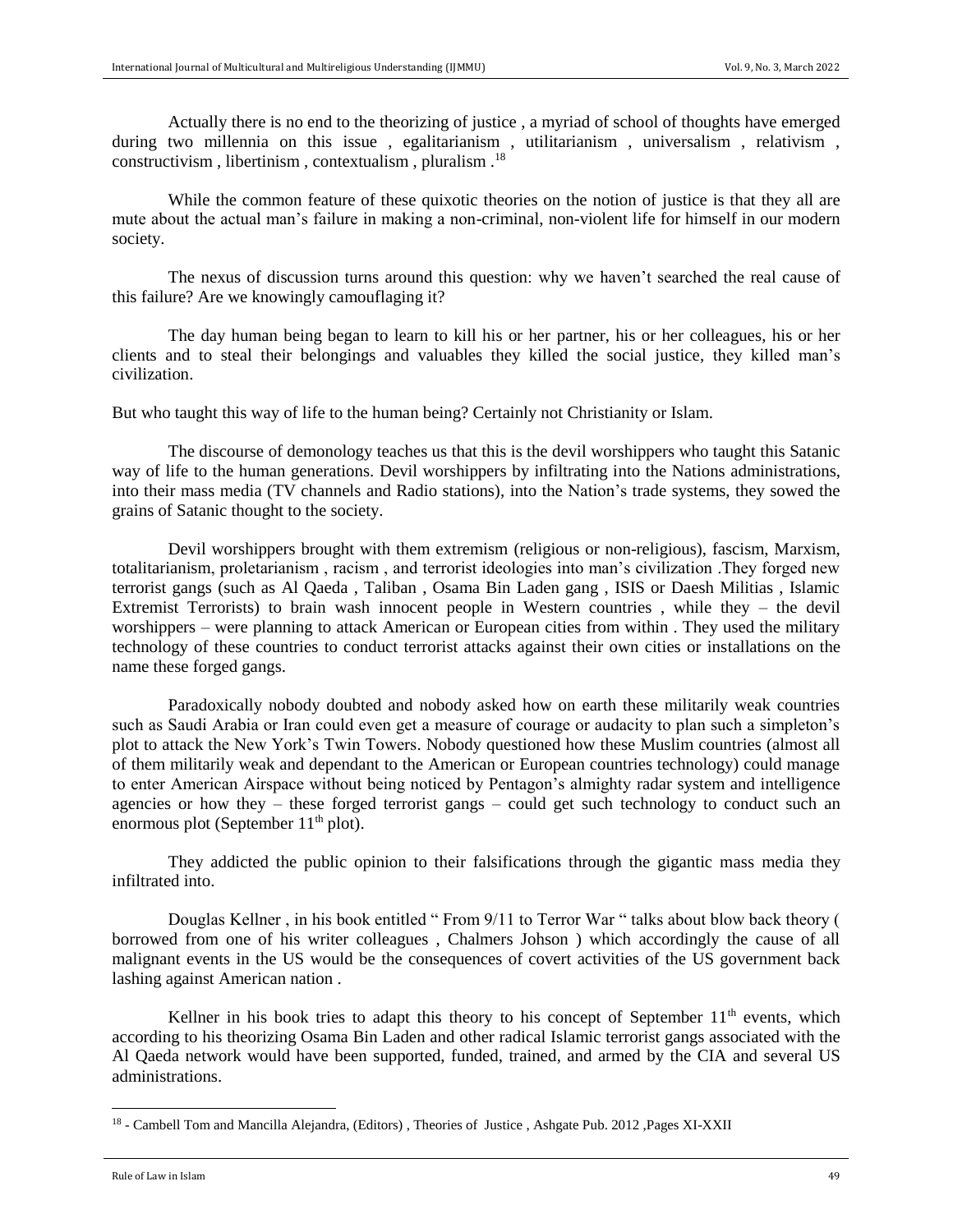Kellner's oversimplifying theory lacks stamina in that instead of searching the real culprit of these terrorist attacks, he attributes the foundation of these terrorist gangs to certain US administrations, an unbelievable hostile theory to American nation's insight and prestige, while in other section of his book he writes – contradicting himself – "it is well known that the Al Qadea network had its strongest financial and personnel support network in Saudi Arabia ". Blaming a weak country for acts which technically she can't even have dream about doing it.

In other paragraphs Kellner is of view that " US is a rogue nation in terms of developing weapons of mass destructions and blocking treaties that could lead to their elimination"<sup>19</sup>.

Whilst almost all of the weapons of mass destruction used in Middle East countries are products of China, North Korea, Russia and Israel.

Therefore, contrary to professor Jean F. Lyotard's above mentioned postulation, quest for the reality comes first. Without reality we can't theorize on justice. Thus extrinsically and intrinsically we ought to apprehend the reality in the society then debate on the social justice.

With quixotic theories on the reality of social events, social justice will not be achievable, while without justice the rule of law loses its foundation.

The rule of law has been defined in various ways by many authors, scholars and international authorities.

The European Commission's Report on the rule of law states that in the European Union the concept of rule of law is enshrined not only in the Preamble to the Treaty on European Union (TEU), but also in its Article 2, according to which "The Union is founded on the values of respect for human dignity, freedom, democracy, equality, the rule of law and respect for human rights. This Report in quest of a definition for the rule of law and the identification of its core elements presents a set of eight elements as the

principal cornerstones of the rule of law in the world:

- 1- Accessibility of the law (that it be intelligible, clear and predictable);
- 2- Questions of legal right should be normally decided by law and not discretion;
- 3- Equality before the law;
- 4- Power must be exercised lawfully, fairly and reasonably;
- 5- Human rights must be protected;
- 6- Means must be provided to resolve disputes without undue cost or delay;
- 7- Trials must be fair; and
- 8- Compliance by the State with its obligations in international law as well as in national law  $20$ .

Unfortunately, this classification of the core elements of the rule of law lacks scientific bases as it mixes up different disciplines on different legal issues, transcending the real concept of the rule of law.

A more optimistic view of the rule of law defines it in terms of " supremacy of law "21, which could be admissible , at least in its conceptual form if it was not exaggeratedly adorned with unrealistic eulogies , where in some countries the mere existence of the Constitution itself has been and continues to

<sup>&</sup>lt;sup>19</sup> - Kellner Douglas, From 9/11 to Terror War, Rowman & Littlefield Pub., 2003, pages 30, 212-213

<sup>&</sup>lt;sup>20</sup> - European Commission for Democracy through Law, Report on the Rule of Law adopted by the Venice Commission at its  $86<sup>th</sup>$ Plenary Session, 25-26 March 2011, pages 7-9

<sup>&</sup>lt;sup>21</sup> - Dicey A.V., Lectures Introductory to the Study of the Law of the Constitution ( $1<sup>st</sup>$  ed. London, 1885, Page 97), reprinted in Allison J.W.F. (ed.), Dicey A.V., The Law of the Constitution, Oxford University Press, 2013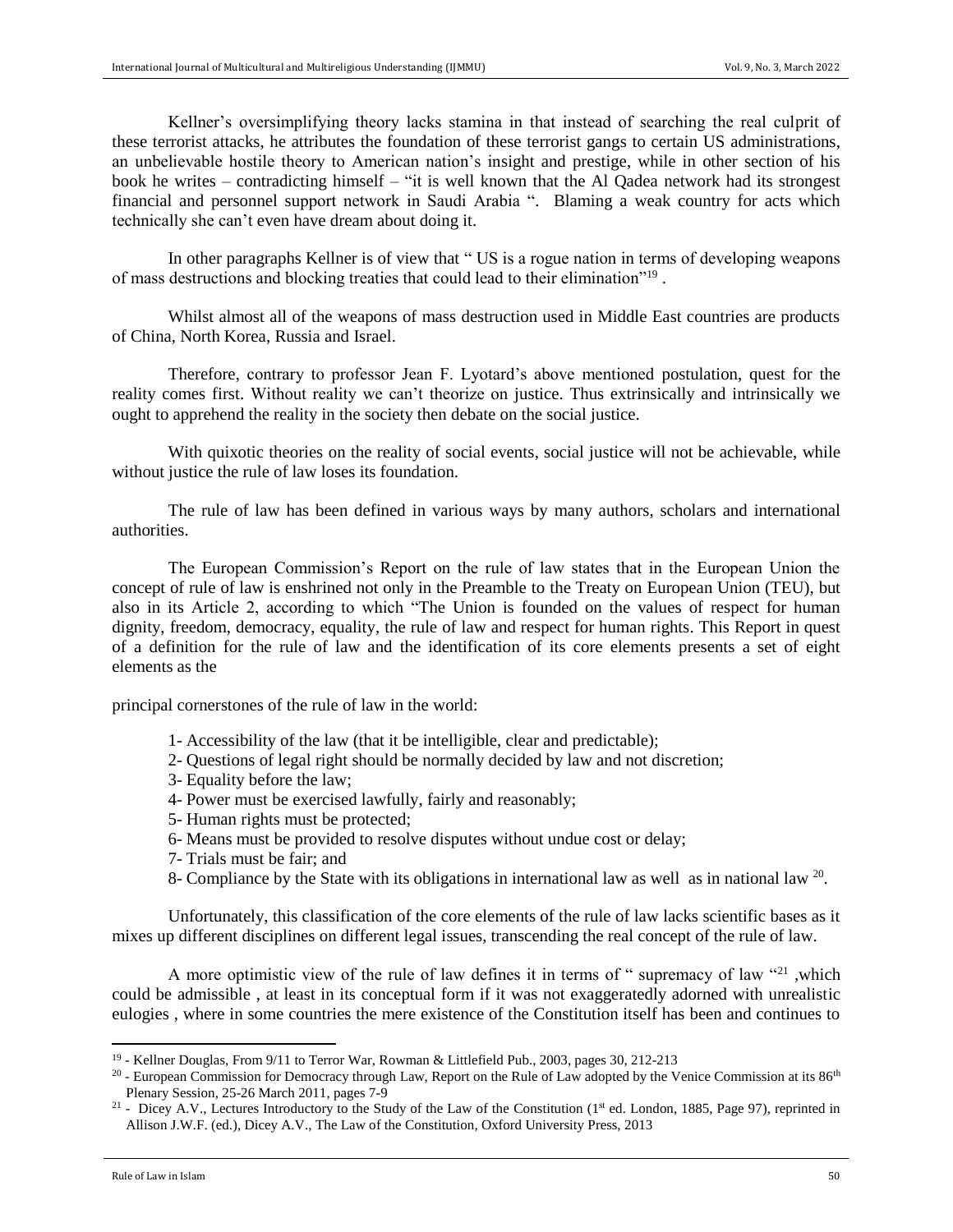be in jeopardy . In a country where a layman cannot even file a complaint to acquire his right because of the high expenses of the judicial system talking about the rule of law in this exaggeratedly manner would be equal to make a mockery of the nation's grievances, as professor Fairgrieve D. in his article exaggeratedly remarks: the rule of law is inherent to the common law system as it developed slowly through the case law method, as part of the home-grown constitutional approach. He continues quoting from Dicey's writings : as Dicey remarked the general principles of the constitution are with us as the result of judicial decisions determining the rights of private persons in particular cases brought before the courts<sup>22</sup>, underlining the role of the judiciary whereby, unlike their continental brethren, possesses not only a formally independent power but also an independent normative power meant to protect citizen's rights  $^{23}$ .

Professor Martin Krygier criticizes Dicey's point of view on the rule of law from another angle. He argues that to have scientific approach to the rule of law we ought not to limit our discourse to an enumeration of the characteristics of laws and legal institutions in a given society, rather we must begin with the teleology of the matter and end up with the sociology of the legal issues discussed on the rule of law definition.

The nexus of professor Krygier's discussion on the rule of law turns around this question: how a society could possibly restrain the arbitrary exercise of power. He postulates that on the rule of law we must consider four essential criteria , the scope of the ability of the institutions empowered to restraint , the character of the norms that are considered to be as the mediums of restraint ,the real liaisons between the norms and the ways they are applied, and how the norms count in the society  $24$ .

In a more realistic approach professor Brian Z. Tamanaha explains in his book, how in actual modern society where law and the judicial system are considered as a powerful instrument, powerful men or groups could grab every possible occasion to interpret or use the law in their own interests, while centuries ago law was perceived as the right ordering and common good of the whole society.

Professor Tamanaha in his book , asserts that an instrumental view of law is that law is a mean to an end and could be considered as an empty vessel that can consist of any content whatsoever to serve any end desired <sup>25</sup>. In an assertion of a prima facie definition of the rule of law certainly we could agree upon a literal meaning of the rule of law: "the respect of the law and regulations ". While the nature of human being obviously is prone to the greedy attraction of corruption, he cannot help himself being attracted to the arbitrary use of power and coercion when he gets the power.

This is other than being influenced by the satanic groups in the society and this is a part of how he has attained the position where he is, it is in his nature to be crooked.

Therefore, we cannot deny that in every society there is and will always be a degree of arbitrary use of power, embezzlement and administrative financial corruption camouflaged by certain demagogical policies.

Although these demagogical policies in Asian, African and South American countries are presented in more simplistic ways contrary to the European (Western) and American (Northern) countries

l

<sup>&</sup>lt;sup>22</sup> - Fairgrieve Duncan, Etat de Droit and Rule of Law: Comparing Concepts, in Antoine Aurelien (ed.) Le Droit Britannique: Etat des Lieus et Perspectives, Societe de Legislation Comparee, 2014, Pages 187-211

<sup>&</sup>lt;sup>23</sup> - Santoro Emilio, Rule of Law and Liberties of the English, in Costa P. and Zolo D. (eds.), The Rule of Law: History, Theory and Criticism, Springer, 2007, page 188

<sup>24</sup> - Krygier Martin, The Rule of Law: Legality, Teleology, Sociology, in Gianluigi Palombella and Neil Walker (Eds.),

Relocating the Rule of Law, Hart Pub., 2009, pages 45-69<br><sup>25</sup> - Tamanaha Brian Z., Law as a Means to an End, Threat to the Rule of Law, Cambridge University Press, 2006, pages 1, 227-228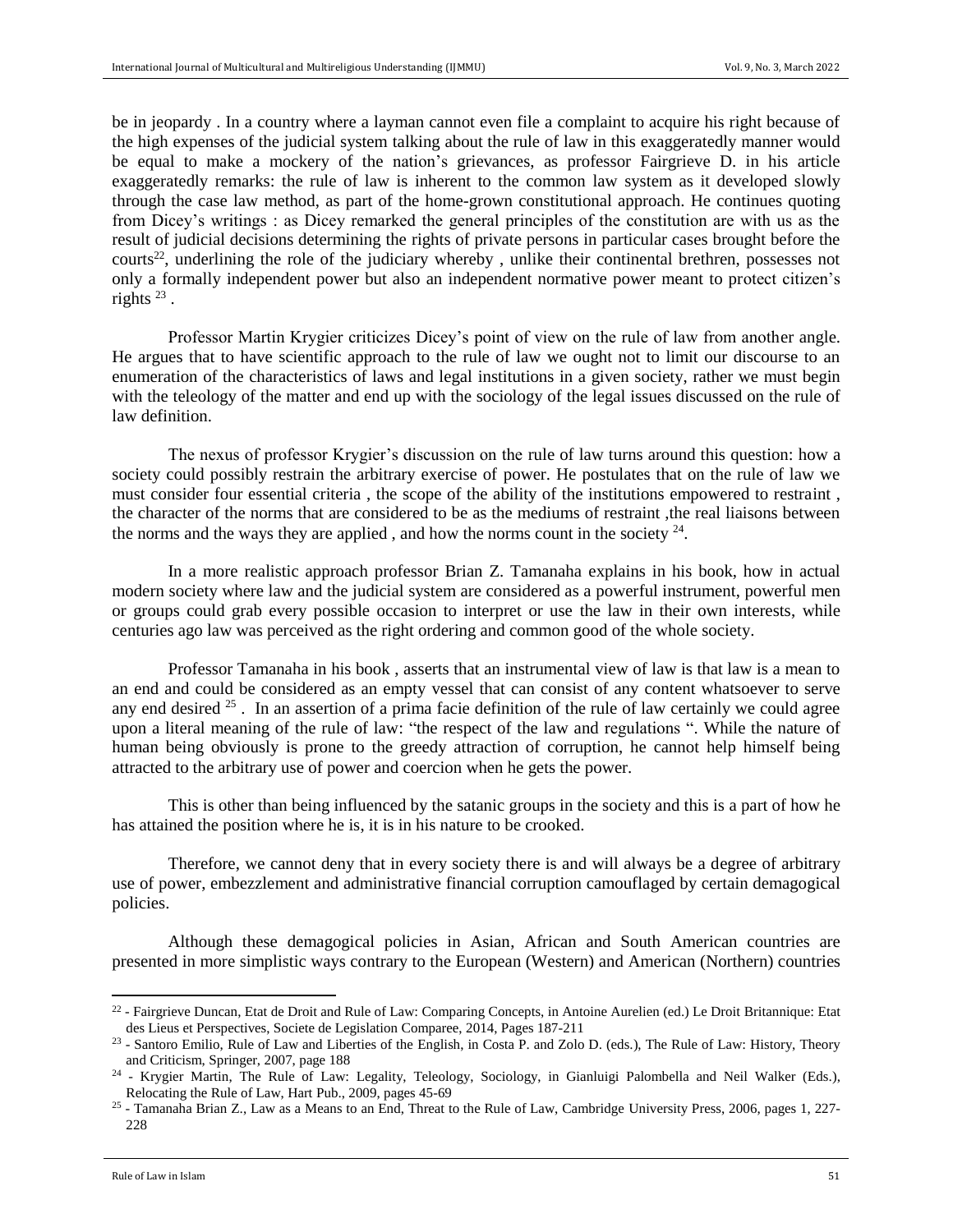where these demagogical policies are camouflaged by more stylistic adornments such as democracy, human rights, free election system, pluralism etc., they are all in pursuit of the same evil intentions.

Therefore, in our discussion on the rule of law we are confronted with certain degree of arbitrary use of power as well as abuse of power in every society, certain degree of embezzlement and administrative financial corruption, a degree of nepotism, a degree of irregularity and non-observance of the rules and regulations in every society, be it an American society, be it an Asian society.

Thus the more the measure of perversity and corruption is high the more the rule of law is faded in a given society and the respect of the law and regulations is more non-existent.

#### *Rule of Law in Islam*

In the discourse of rule of law in Islam, we are facing a dilemma, moral values of a religion (or moral codes decreed by a religion) are not comparable to the legal rules enacted in a legal system.

Believers and faithful followers of a religion get their credos subjectively, faith is placed at their heart, whilst their behavior in the world might not be as they would have desired according to their faith.

A man's vow, for instance before his lover to love her forever, may be replaced someday by infidelity.

Faithfulness is not measurable by mundane standards in today's world, we cannot expect by today's standards, for instance, an accused of criminal charges to swear honestly before an Islamic judge (Shari'a Cadi).

If we take as an example one of the fundamental rules of conduct for a faithful Muslim "be just in your life ", in our modern and at the same time corrupt world we cannot expect of a faithful Muslim to live his or her life according to this rule unless he or she admits to be duped or beguiled into many treacherous traps.

By the same token neither subjectively nor objectively, we cannot base a legal system on a purism school of thought.

Professor Arif Ali Khan and professor Tauqir Mohammad Khan in their book argue that Islamic democracy takes into account not only the materialist needs of human life but also man's belief in God.

Our savvy scholars emphasizing on Ibn Khaldun's writings are of the opinion that the belief in God and accountability to Him enhance the efficiency of Islamic democracy , since Islamic political man according to his faith is inner-directed and is subjected to external restrain of the Shari'a law , therefore he is also outer-directed <sup>26</sup>.

Albeit the pertinent ideals of professor Arif Ali Khan and professor Tauqir Mohammad Khan, the loophole in their notions of the rule of law and justice is that there is a presupposition in their ideals that the human being is as innocent as an angel and he will abide all the shari'a rules, particularly when he gets a top notch executive career in the society.

<sup>&</sup>lt;sup>26</sup> - Arif Ali Khan & Tauqir Mohammad Khan, Law of Governance in Islam, Encyclopaedia of Islamic Law, Vol. 10, Pentagon Press, 2006, page 347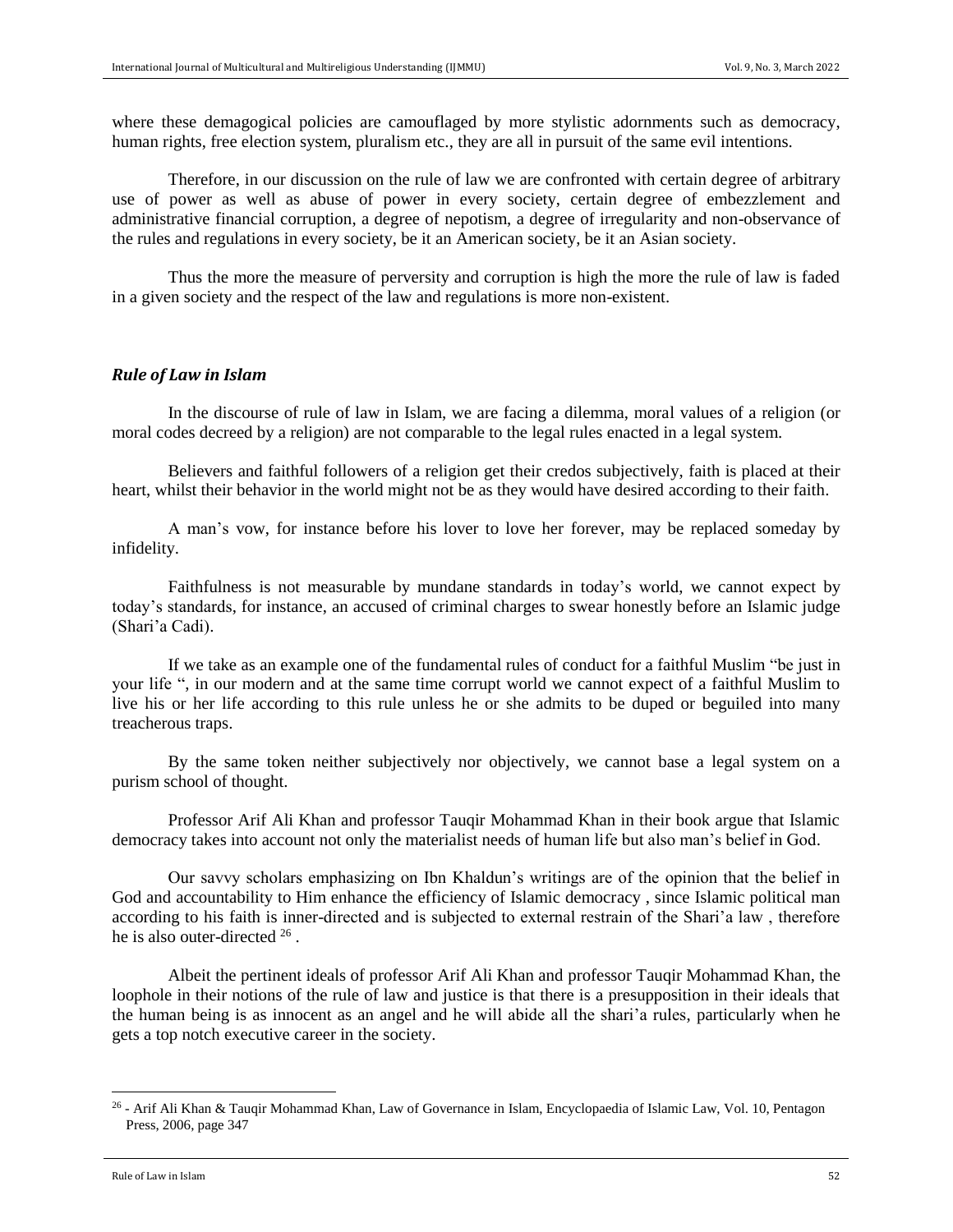Mohamad Hashim Kamali postulates that in a legal system based on religious principles–in our discourse on Islamic legal principles –we

will certainly face certain lacuna because of ever changing circumstances in our modern world. To remedy this, Islamic legal scientists<sup>27</sup> have asserted a system of policy making technique named shari'a policy<sup>28</sup>, literally meaning shari'a oriented policy, applicable to all legal and governmental matters . While according to the Islamic rule making authorities – fugaha – shari'a policy , implies legal measures decreed by Imam or the Ruler of Islamic society<sup>29</sup> on matters which he considers there is a legal lacuna , be it on the civil matters , penal issues , constitutional controversies , judicial rules or be it on the foreign relations issues . Imam or faquih decrees certain rules in the interest of Muslim communities.

Dr. Mohamad Hashim Kamali quotes from writings of one of the famous Islamic jurists Ibn Qayyim : any measure which actually brings the Muslim community closest to the beneficence<sup>30</sup> and furthest away them from corruption<sup>31</sup> partakes in just policy making even if it has not expressly ruled by shari'a itself .  $32$  Mohamad Hashim Kamali continues his argument that , shari'a policy<sup>33</sup> is thus an instrument in the hands of the Islamic ruler with which he decrees certain rules despite the fact that a specific reference to these rules can be found neither in the Qur'an nor in the Sunnah <sup>34</sup>.

Dr. Mohamad Hashim Kamali's argument gains more ground when the Islamic communities are confronted with the formation of some new legal norms in the world.

In 1981-1982 when the Abolition of Capital Punishment Act was adopted by French National Assembly and capital punishment was replaced by life imprisonment other countries began to follow the same path (actually we find a similar legislation in many European countries legal system).

Similarly UN General Assembly has adopted numerous resolutions <sup>35</sup>calling for general suspension of the death penalty . Accordingly, the member States are to give a moratorium on the capital punishment with a view to abolish it in the near future.

The increasing normative trends in the legislation of developed countries reminds us of certain lapse of dynamics in the Islamic countries legislations.

The requisite role of the "faquih "(Islamic rule making authority) in this issue is more decisive, otherwise the Islamic countries legal system will certainly remain archaic.

Whilst in some other issues the vital role of "faquih" is hindered by certain anthropologic factors.

For decades the abhorrent and despicable tradition of genital mutilation of girls practiced in some African countries (some of them Islamic countries) was discussed vehemently by scholars and religious authorities in order to eliminate it.

<sup>27</sup> - In Arabic: ulama

<sup>28</sup> - In Arabic: siyasah shari'a

<sup>29</sup> - In Arabic: ulu al amr

<sup>30</sup> - In Arabic: salah

<sup>31</sup> - In Arabic: fasad

<sup>32</sup> - Muammad b. Abu Backr Ibn Qayyim al jawziyah, I'lam al Muwaqqin 'an Rabb al A'lamin (Cairo: al Kulliyah al Azhariyah, 1968 / 1388 ) , IV page 309

<sup>33</sup> - In Arabic: siyasah shari'a

<sup>34</sup> - Hashim Kamali, Mohamad, Siyasah Shar'yah or the Policies of Islamic Government, in Saeed Abdullah (Ed.), Islamic Political thought and Governance, Routledge Pub. 2011, pages 35 - 54

<sup>35</sup> - GA Res. 62/149 (2007), GA Res. 63/168 (2008), GA Res. 65/206 (2008), GA Res. 67/176 (2012), GA Res. 69/186 (2014) and GA Res. 71/187 (2016)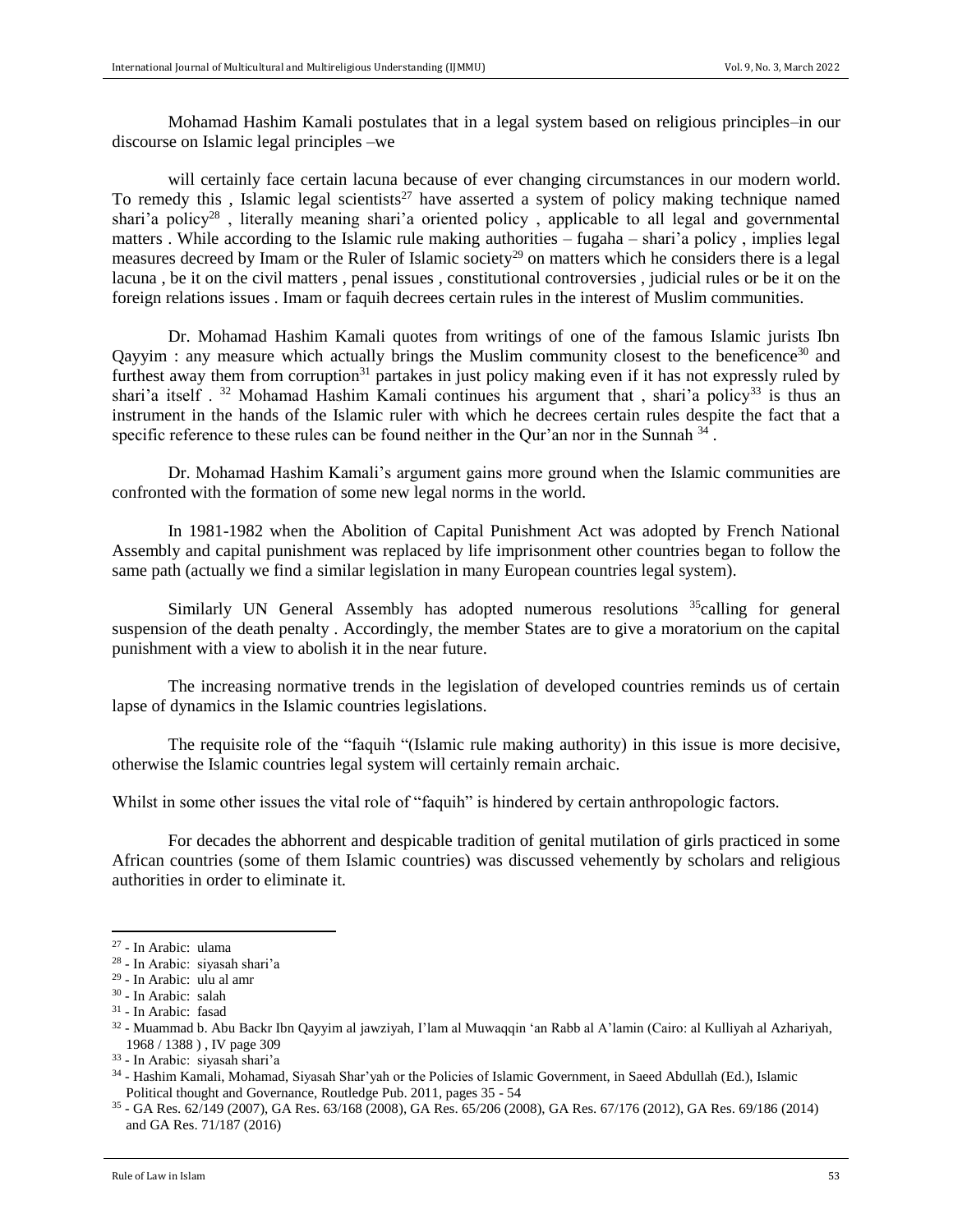This was also discussed at many UN General Assembly sessions , followed by numerous resolutions condemning this barbaric practice<sup>36</sup>.

Obviously such a practice is deeply intertwined with anthropological elements and could be considered as a cultural issue but more importantly it runs contrary to the basic Islamic principles and fundamental shari'a rules. It is argued that the vital role of "faquih "in this instance is compromised because practically his decree prohibiting this practice will be bypassed by the local folks.

Taking these anthropological elements into account, isn't it true that social culture is the principal constant of the rule of law notion?

The success of a legislation in a given society depends largely on the cultural context of the ambience, where a set of social values or certain traditional practices are deeply rooted in the public culture, the legislator or a religious rule making authority will certainly be confronted with these hostile cultural elements.

In these societies - mostly traditional – the anthropological factors form a shared conception of justice and rule of law in matters considered as daily life concerns<sup>37</sup>.

A more pessimistic view on the rule of law in Islamic countries has been presented by professor Hossein Esmaeili, arguing that in Muslim societies jurists and ordinary Muslims are in an unsettled status vis a' vis the entanglement of the traditional Islamic law and the legal problems of the modern world.

Quoting from Dr. Seyyed Hossein Nasr, "Divine Law is to be implemented to regulate society and the actions of its members rather than society dictating what laws should be ", he postulates that as the nature of an Islamic rule of law is not clear therefore it is hard to believe that a rule of law system comparable to what is established in European and American countries be applicable in Muslim countries.

Professor Esmaeili is of the opinion that a flexible pluralistic shari'a system is not able to coexist with a modern rule of law system $38$ .

A more sophisticated view has been discussed by professor Muhammad Sa'id Ashmawi (an eminent scholar and jurist at the University of Cairo), debated in Dr. Wael B. Hallaq's book "A History of Islamic Legal Theories, An Introduction to Sunni Usul Al-fiqh).

Professor Ashmawi argues that no doubt Shari'a must be considered as a medium to serve the nations but it ought not be viewed as a composition of rules and penalties. The general principles of Shari'a are mostly justified by the Quran or by the circumstances under which it was revealed, therefore it is comparable to a state of mind in the society without which the rule of law would not be sustainable.

Thus we must distinguish the general principles of Shari'a from idealistic religious features (compared to religion and religious thoughts).

The general principles of Shari'a must be applied through a proper technique while a proper application of Shari'a necessitates a scientific and correct interpretation of Shari'a, which was revealed for a particular reason to deal with the necessities of the society.

<sup>&</sup>lt;sup>36</sup> - On 20 December 2012 the UN General Assembly adopted a Resolution to Ban Female Genital Mutilation. The Resolution A/Res/67/146, (2012) was adopted by consensus by all UN members.

<sup>37</sup> - Almqvist Jessica, Human Rights, Culture, and the Rule of Law, Hart Publishing, 2005, pages 167- 169

<sup>&</sup>lt;sup>38</sup> - Esmaeili Hossein, The Nature and Development of Law in Islam and the Rule of Law Challenge in the Middle East and the Muslim World, Connecticut Journal of International Law, 2011, Vol.26, Pages 329 – 366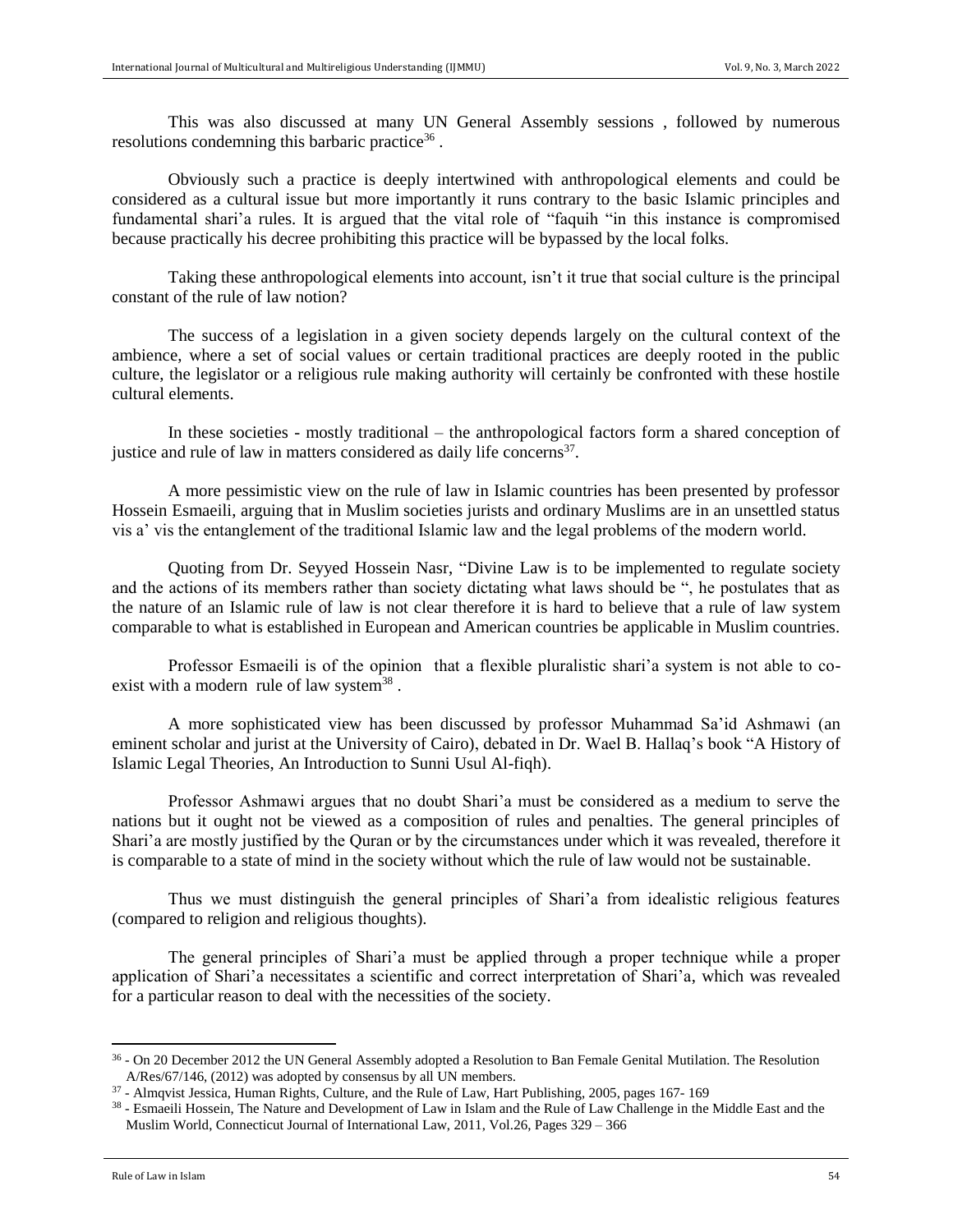Professor Ashmawi maintains that there is a link between the Quran and Shari'a on one hand and the realities of the pre-Islamic world on the other hand, we cannot deny that Islam has been emerged out of a particular nomadic society.

Therefore the true application of Shari'a can be achieved only if we bring it to bear , consistently the social exigencies , to the extent that it could be completely compatible with the development and everchanging conditions and requirements of today's modern life<sup>39</sup>.

Professor Ashmawi's sophisticated vista of theories on Shari'a law could be impeccable if it had not a paucity on the role of faquih.

Generally speaking, people fail to take into consideration the immensity of the burden of responsibility which weighs on the shoulders of faquih. In our modern and at the same time corrupt world where even powerful developed countries are unable to defeat the terrorist and Satanic gangs (like ISIS or Daesh and Taliban terrorists) or evil pressure groups like different clandestine sects which infiltrate and corrupt the whole system of an advanced society, one cannot expect the Islamic countries to be free of these evil taints.

The whole history of the Islamic countries has been and will continue to be cursed by these Satanic influences.

More importantly, we must remember that unfortunately the terrorist gang's leaders (like Osama Bin Laden or other Al Qaeda leaders) too, fraudulently claim to be faquih .

Therefore, it is not difficult to understand how much the real faquihs in Islamic societies are under multiple pressures.

Yet Muslim generations shun the idea that rule of law notion in the Islamic countries would be prisoner of the peculiarities of cultural setting of their social ambiance.

Thus from this perspective the importance of the role of faquih remains to be seen, the role of veracious and highly educated faquihs who could assert the dynamics of public shari'a law in Islamic countries.

#### *Conclusion*

Public opinion in developing countries has not been always well disposed toward modern legal concepts. Prejudice against the expansion of modern legal trends never ends in developing countries. The cultural settings of these countries have a strong tendency toward conservatism.

Against this backdrop and in a world moving so rapidly toward a high-tech oriented life, Muslim nations cannot and should not be prisoner of their own socio-legal concepts.

With a closer look at the Islamic countries legal system we can notice that public law issues have not been duly discussed in these countries. Hitherto

<sup>&</sup>lt;sup>39</sup> - Hallaq Wael B., A History of Islamic Legal Theories, An Introduction to Sunni Usul Al-fiqh, Cambridge University Press, 1997, pages 231 – 237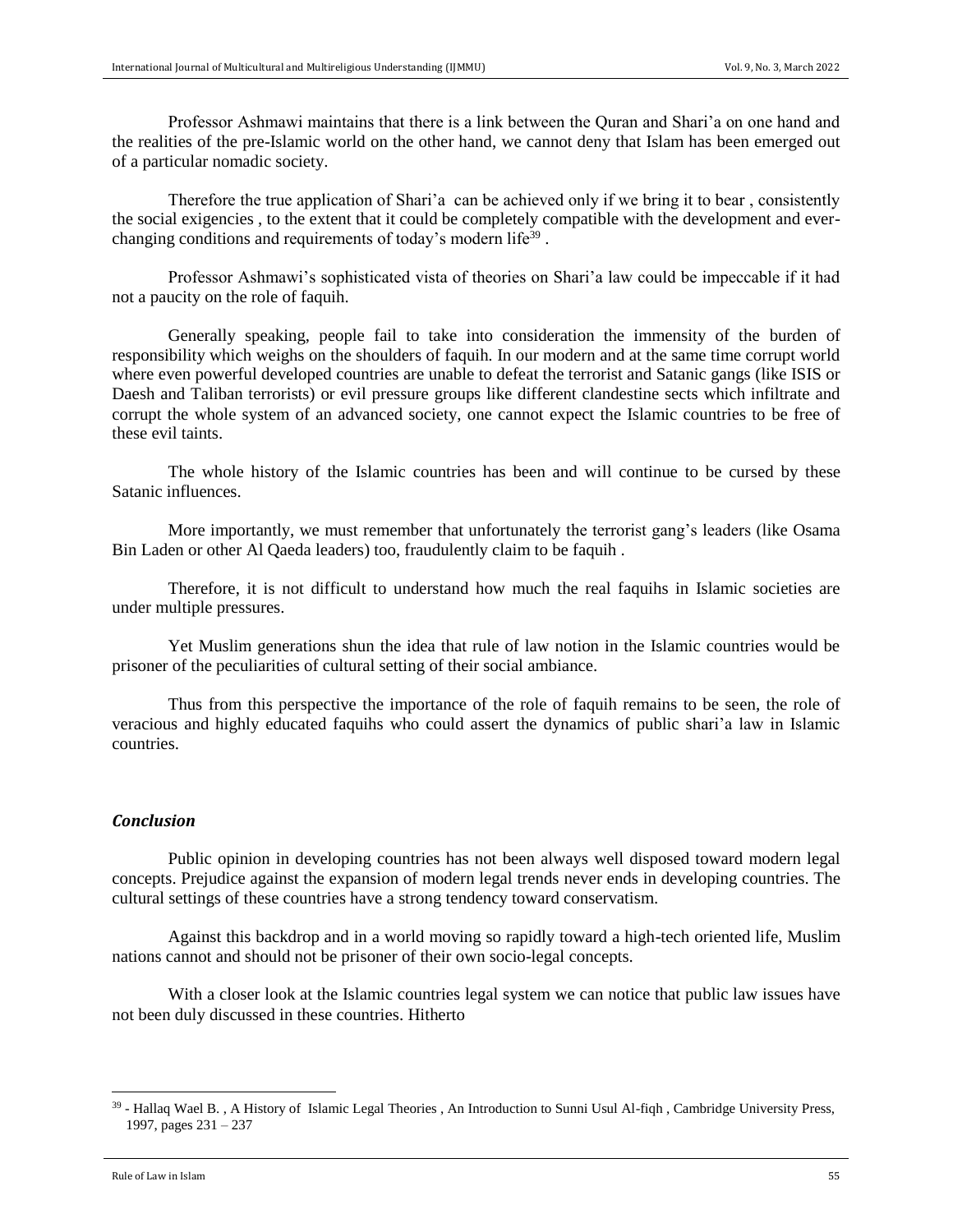the private law issues have had an obvious priority of consideration over public law issues in Islamic countries. Legislators in these countries have had an underlying penchant toward certain legal schools of thoughts who defend the supremacy of private law over public law. Consequently, not only the important themes of public law which are given expanded consideration in the European and American countries positive law are non-existent in Islamic countries legislations but also public law issues seen from the shari'a law perspective too have been left to the oblivion in these societies.

The absence of an effective code of law on natural resources for instance, in Islamic countries positive public law system, compared to the colossal regulations regarding the preservation of natural resources in European countries legislations shows the obvious inactivity of Islamic countries legislators in these fields.

Today in our world of legal globalization, the expansion of public law themes are confronted with many hurdles in the Islamic societies.

Technically a persistent narrow-mindedness toward the public law syllabus comes from the prevailing private law school of thoughts in the shari'a law curriculum. After the elapse of so many years, these nations ought not to end the traditionalistic pedagogical legal methodology in the Muslim countries law schools in favor of a modern discipline of legal discourses?

In our discussion on the attitudes of different school of thoughts vis a` vis the development of public law in Islamic countries, bigotry too should be considered as one of the pernicious impediments to the legal development in these societies. Any scientific research on the bigotry as a subject of discourse analysis should take into account certain parameters which are deeply –entrenched with the historical roots of outsiders evil influences in Islamic societies.

Historically since the expansion of Islamic States in the Mesopotamia region many conspiracies have been plotted to destroy the Muslim nations from within, hence the fundamental principles of the Islamic governance and public administration were the best targets. The actual Muslim generations are the hairs to these conspiracies.

In our war-torn, strife-torn world the bigotry has been flourished into the devilish extremism.

Extremism in its political construction is not compliant with any religious credos, be it Islam or be it Christian. Religion as a faith cannot be a medium for certain obsequious opportunists to use it as a mundane tool of profiteering. Extremism in its theological construction runs contrary to the basic principles of Islam, where it prohibits any excessive demeanor whatsoever (e.g. prohibition of hermitage life in Islam).

Focusing on more globally debated issues, for instance any excessive expending on army or militarism is prohibited in Islam, where Muslims are not allowed to cause or to begin any war, they are only allowed to proceed to any defense if they are attacked (the authentic meaning of "Jihad").

Extremism in its legal construction could lead to the misperception of shari'a rules, particularly in views of the non-Muslim nations. For example, concerning polemics on certain Islamic penal law issues, we cannot find any anecdote of the prophetic era about flagging a wrongdoer, nor any Quranic verses providing strictly this penal law practice. Consequently, the flagging usage could be easily replaced by any conventional punishment, more convenient for today's circumstances.

The intellectual scholars in these countries have got the heavy burden of responsibility to help Muslim nations to get rid of the formalistic view on shari'a rules, shadow of which (i.e. shadow of the formalistic view) has been malevolently on their lives and souls for ages.